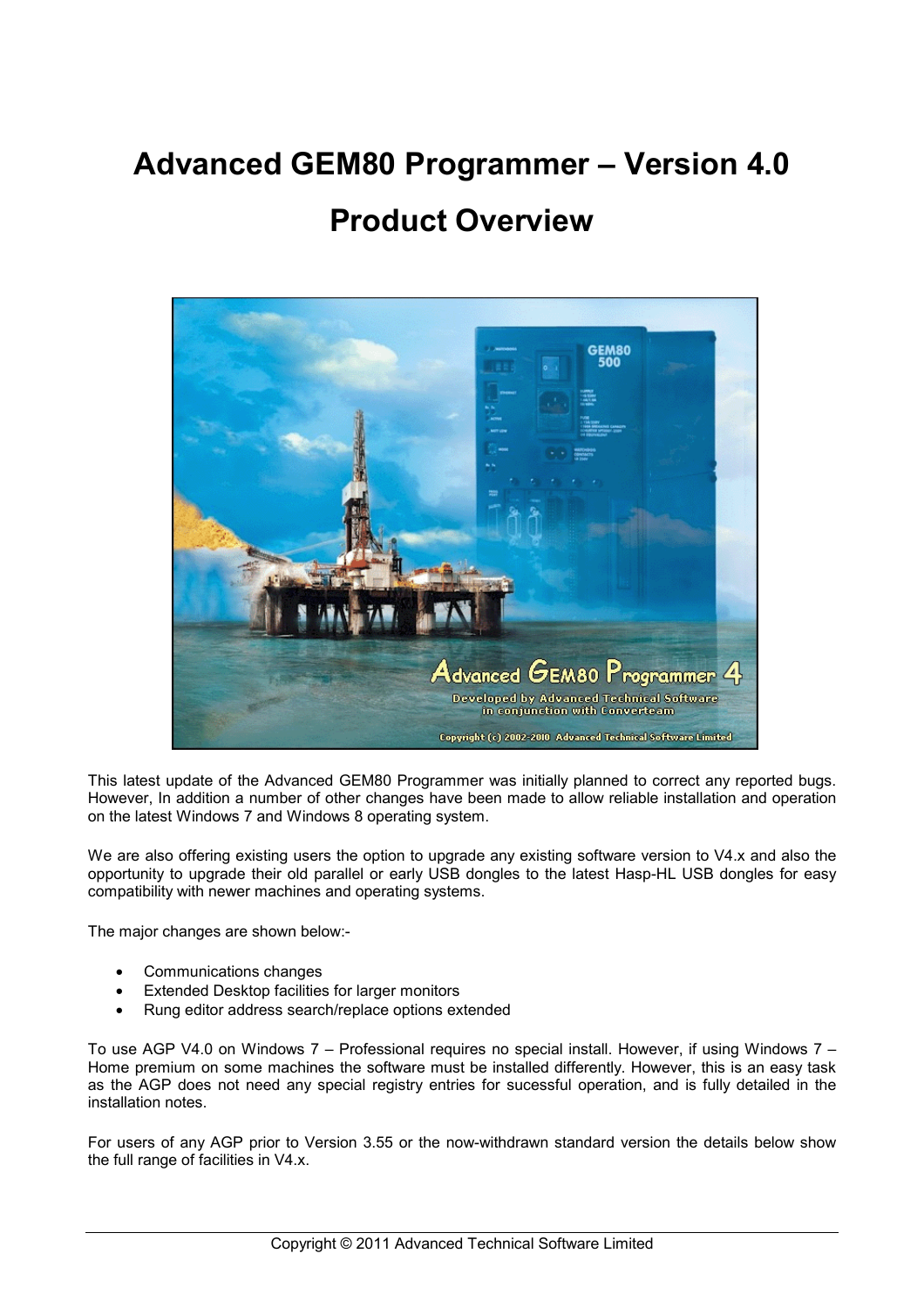# **Advanced GEM80 Programmer**

The Advanced GEM80 Programmer is the latest application in a range of Gem80 programming tools from Advanced Technical Software.

Developed in conjunction with Converteam, the Advanced GEM80 Programmer has been designed to replace the aging UGP, Gemesys and GPP programming packages, which no longer work on the latest Windows operating systems. It can also convert program files created on the Systems Programmers (Yellow Box)



### **Version 3 & 4**

Versions 3.x and 4.0 of the Advanced GEM80 Programmer offer a wide range of powerful new features to make programming and maintaining your GEM80 programs even easier.



The Advanced GEM80 Programmer is the latest generation of programming packages for the GEM80 range of PLCs.

The package itself provides extensive facilities for developing, documenting, testing and maintaining your applications.

Some of these facilities are described in more detail on the following pages.

**Whether developing a new system, upgrading an old one or fault finding, the Advanced GEM80 Programmer will meet your expectations.**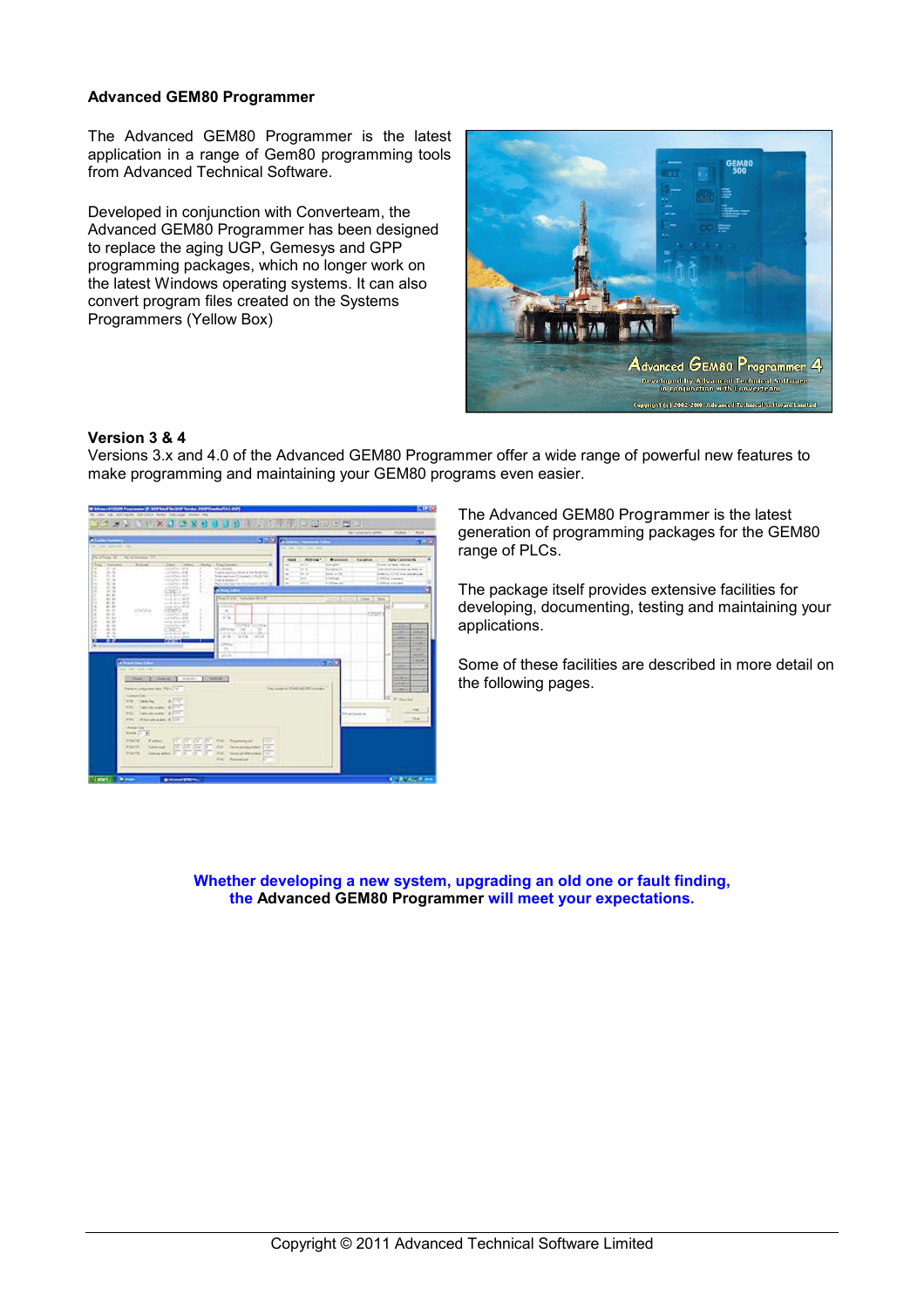# **A Range of Powerful Features**

Version 4.0 of the Advanced GEM80 Programmer offers a range of powerful features to help you write and maintain your GEM80 logic. Following are just some of the features the Advanced GEM80 Programmer has to offer.

# **Main Interface**

- The main user interface has been considerably redesigned and improved. This together with changes to the way windows such as the Mnemonic Editor, Data Table Editor etc. look and work as made the Advanced GEM80 Programmer now even easier to use.
- It is also possible to run multiple copies of the AGP at the same time.
- Right hand mouse support has now been added to many of the windows.

# **Compare Facilities**

- There are two comparison facilities, a standard compare facility that indicates what has been compared and whether or not there were any differences. If there were differences found, then the first 10 of these in each section – logic, presets, addresses, data comments, rung comments, will be displayed.
- The enhanced File Compare facility lets you compare the program loaded into the AGP with another program stored on disk. You can view both sets of rungs, p-tables and mnemonics simultaneously, with differences being automatically highlighted.

# **Off-line RAM**

• Ability to transfer off-line RAM files from GEM and save them to disk and vice-versa. Also provided is the ability to compare the off-line RAM in the GEM80 with previously saved RAM files to see if they are the same or not.

# **Program EPROM**

• Ability to blow the program in RAM on the GEM80 to the EPROM chip (if installed) on the GEM80. Also offers the ability to switch between running the program in the RAM of the GEM80 or the EPROM.

# **Table Monitor**

- This is displayed as a grid (similar to MS Excel). There can be 5 grids accessed via a series of tabs. Each grid can monitor up to 32 different tables within the GEM80.
- Each tab can be given a description and the entire layout saved to disk and reloaded at a later time.
- This window is fully re-sizable and allows items to be added / deleted even whilst monitoring.

# **Diagnostics Monitor**

- This is a sizable, tabbed window displaying the following diagnostics information as supplied by the GEM80:
	- o PLC info (F0 to F9)
	- o I/O info (whether I/O has failed or is in fault condition)
	- $\circ$  Serial Link info (status of serial link dependent on how it is configured) (GEM80-400/500 only)
	- o GEMCAN info (status of GEMCAN) (GEM80-400/500 only)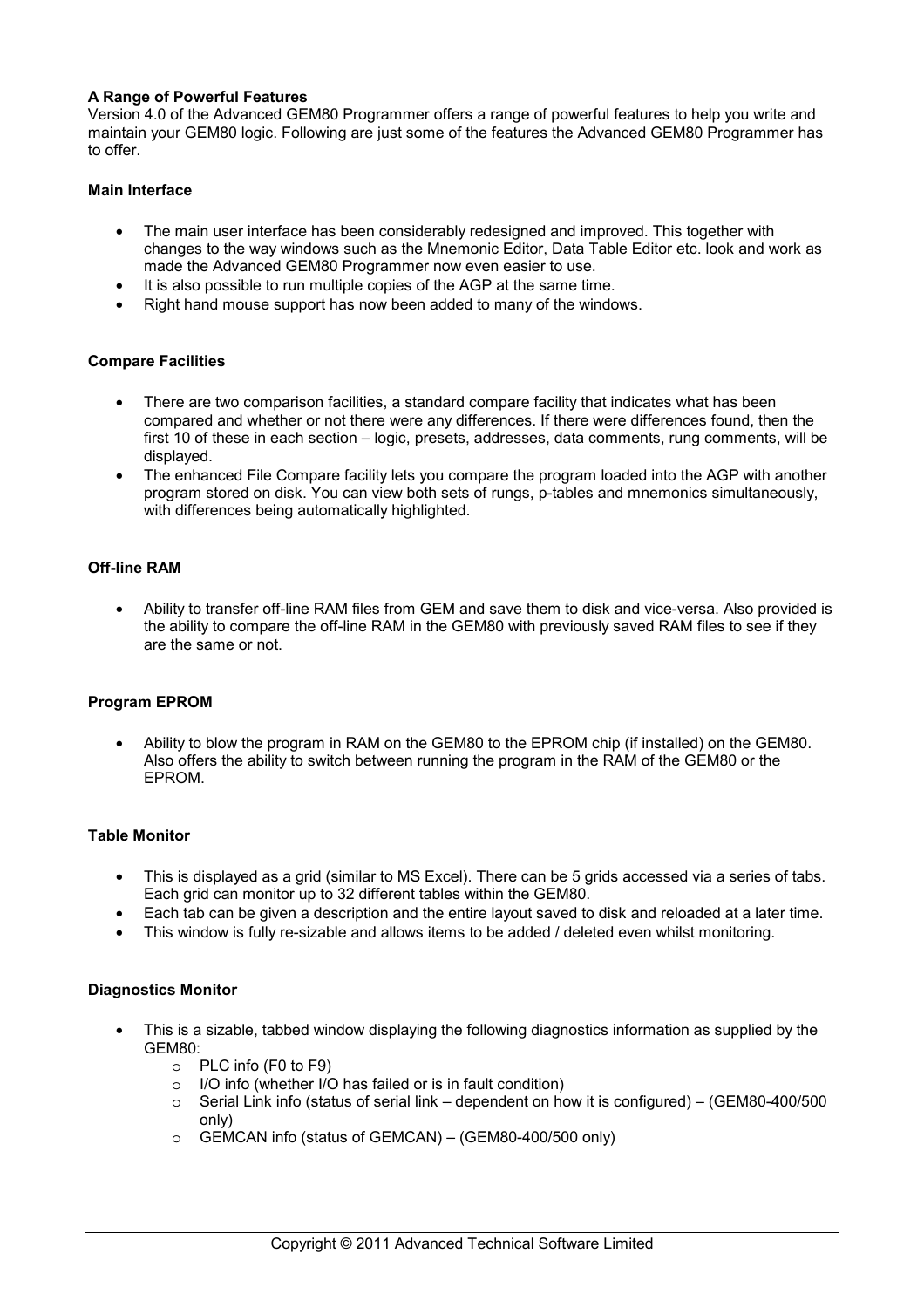# **Test Panel**

- This facility is similar to the Table Monitor, however, it is more versatile especially when testing programs. Basically it comprises of five 3x16 grids of cells. Like the Table Monitor, each tab can be given a description and the entire layout saved to disk and reloaded at a later time. Each cell can be one of the following:
	- o Empty: nothing appears in it
	- $\circ$  Switch: a switch is displayed this is used to force a digital value on/off in the GEM80
	- $\circ$  Lamp: a lamp is displayed this is used to indicated whether a digital value is on/off
	- o Numeric Entry: this displays an analogue value, this value can also be forced in the GEM80
	- o Descriptive Text: this can be any user entered text and is used to clarify the test panel layout

# **Data Logger**

- This facility allows a different way to monitor tables within the GEM80, furthermore this data can be saved to disk and subsequently converted to a CSV file which can then be read in any analysed or stored by any other program capable of reading CSV files.
- The Data Logger Configuration window allows you to set-up what addresses to log (up to a maximum of 24). Specify when the logging will take place (at regular intervals, between certain times, on certain events or a combination of these). It also allows you to specify whether the data will be logged to file, how large the file can grow and what should happen when the file size is reached. All this information is stored with the current project file.
- The Data Logger Viewer shows the actual data being logged. This can be viewed in a tabular format or in a graphical format (this will be a line graph for analogue items and a bit trace for digital items). The viewing of the data can be paused and resumed without affecting the logging of the data to file.

### **Ladder Summary**

- This is a sizable window with its own menu and a range of special features and facilities.
- It is possible to export a range of rungs to disk and then import them into the same program or other programs (all corresponding addresses, mnemonics etc. are also exported / imported with them). Thus it is now possible to build up a series of library routines that can quickly be pulled into a new project.
- There is also the ability to add up to 32 bookmarks (one per rung) and quickly go to any bookmark. Bookmarks each have a unique piece of user-entered text to identify them.

## **Address / Mnemonic Editor**

• A range of powerful tools allow you to:

### o **Change a Range of Addresses**

e.g. change all addresses in the range A2 ... A9 to G2 ... G9. It is also possible to move any associated mnemonics etc. with the addresses if desired.

o **Verify Addresses**

This facility works through the program logic and checks that all the addresses used in the program also exist in the mnemonics list. If they don't then they are added and the user is informed of these new addresses.

# o **Find and Replace Text**

This is a simple find and replace text facility and allows a specified piece of text to be searched for and subsequently replaced in the Mnemonic, Location and Data Comments fields.

# o **Delete all Unused Addresses**

Deletes all addresses that are marked as not used in the program logic and that don't have an associated mnemonic.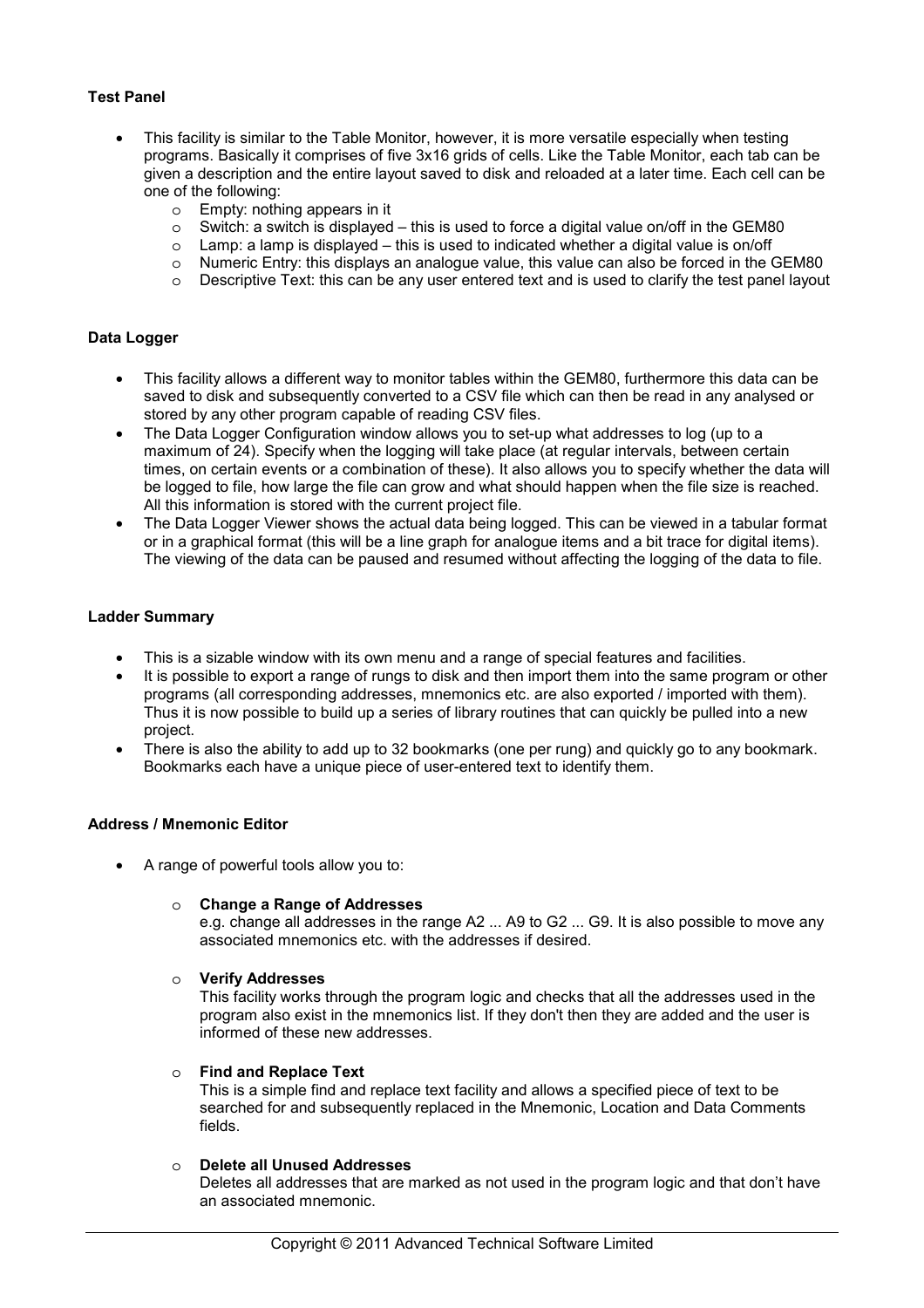# **Preset Data Editor**

This is displayed as a tabbed window. The five tabs are:

# o **Presets**

This uses an MS Excel like grid to display and enter the data. All fields can be edited by highlighting the field and editing in place. Some fields may cause another dialog box to be displayed to allow the user to enter the data in the correct format. It is now also possible to copy and paste a range of p tables.

# o **Serial Link 4/500**

This provides an easy to use method of setting up the p tables for configuring one or more of the serial ports (GEM80-400/500 only).

# o **Serial Link 16-bit**

This provides an easy to use method of setting up the p tables for configuring one or more of the serial ports (GEM80 140, 150, 160, 250, 300, 310 and 350 PLCs only).

# o **GEMLAN-T**

This provides an easy to use method of setting up the p tables for configuring the GEMLAN-T module (GEM80-400/500 only).

### o **GEMCAN**

This provides an easy to use method of setting up the p tables for configuring the GEMCAN module (GEM80-400/500 only).

- The Tools menu also allows the following features:
	- o Clear a Range of Tables
	- o Fill a Range of Tables
	- o Insert and Expand Tables
	- o Delete and Condense Tables
	- o Export a Range of Tables to Disk
	- o Import a Range of Tables from Disk

# **Off-line Message Editor**

- An off-line message editor facility allows the user to view and edit messages stored in the p tables in a user-friendlier manner. This feature is not available when connected to the GEM80 in dual edit mode.
- A list of all the messages in the program is displayed, it is then possible to add new messages, edit or delete existing ones. The main method of entering messages is via a standard Windows text entry field, additional controls allow the user to easily enter special characters or numeric formats.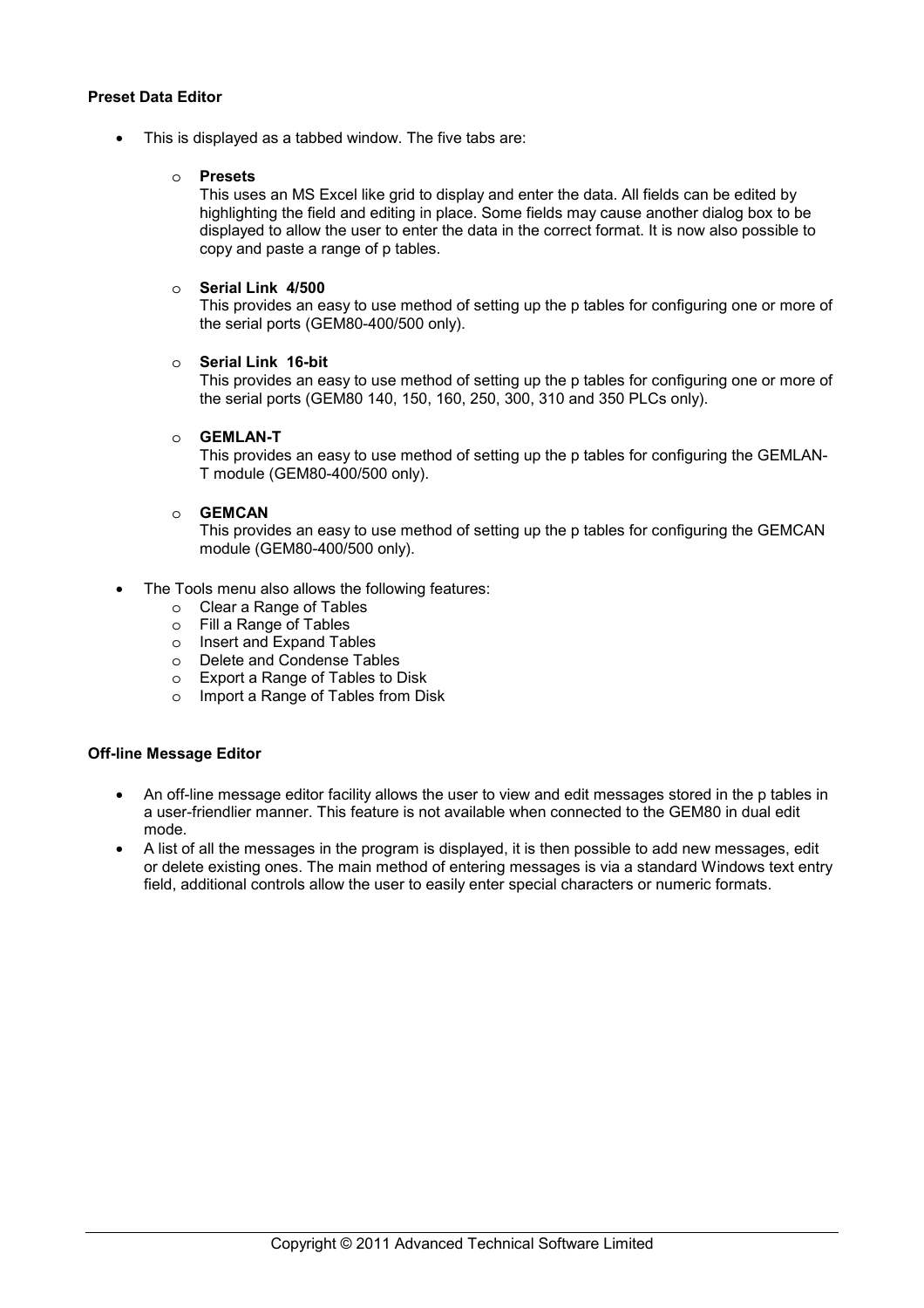## **Ladder Summary**

The Ladder Summary window is displayed as soon as you start the Advanced GEM80 Programmer, initially it will be empty until you either load in an existing project, start creating a new one or download a program from the GEM80.

The title bar indicates whether or not it is in dual-edit mode and the current connection the AGP is using to communicate with the GEM80. Underneath the menu bar for this window is displayed the number of rungs and instructions in the ladder logic.

Below this is a list of all the rungs in the project divided into a number of columns, indicating the actual rung number, the instructions within the rung, any bookmarks, the output symbol and address for that rung, block numbers and the level of nesting and finally any comments associated with the rung.

|             | No. of Frange : 62 | Alo, of instructions : 171 |                            |                                             |
|-------------|--------------------|----------------------------|----------------------------|---------------------------------------------|
| <b>Fung</b> | Inductions         | Rookmark                   | Address<br>Dutcut          | Neiling Rung Convents                       |
|             | $0 - 11$           | <b>Power Up</b>            | <b>BACAGE</b>              | <b>Power on block</b>                       |
|             | 215                |                            | $-400T - 1210$             | Croine system memory trap "G-Tables - d     |
|             | $5 - E$            |                            | <b>CND</b>                 | End Pough Holblock                          |
|             | $7 - 8$            | Fix Compile                | START                      | Fig.Compile Nock                            |
|             | $9 - 33$           |                            | $-100T$ $-117$             | Control word for UDPEN of SEMLAN mod        |
|             | 11:12              |                            | $m$ CUT $km$ -H-L          | Control word for UCLOSE of GEMLAN me        |
|             | 13:14              |                            | $-00071 - 1029$            | Control mond for LEEAD of SEMLAN Max        |
|             | 15.16              |                            | $-0007$ $\rightarrow$ $00$ | Final data from ED presents UREADT By       |
|             | 17.18              |                            | $=$ $007$ $=$ $R$ 31       | Start at address 0                          |
|             | 19.20              |                            | $-(CUT) = 1632$            | Place data tead into GD proceeds UREAC      |
|             | $21 - 32$          |                            | $-6007 - 0.23$             | Start at address 0                          |
|             | $23 - 24$          |                            | $-6007 - 027$              | Control Mind LSTATUS an GEMLAN Mor          |
|             | 25.36              |                            | $-(0.01) - 0.18$           | Result assa LSTATUS a for Durand 1-1-       |
|             | $27 - 28$          |                            | $-(007) - 119$             | SC1 onwards                                 |
|             | $29 - 30$          |                            | $-6007 - 0.36$             | Carend word for LRSAD by SEMLAN Mor-        |
|             | $31 - 32$          |                            | $-6000 - 107$              | Read data from ED presents: LREAD* (Re      |
|             | $33 - 34$          |                            | $-6007 - 1020$             | Disease a new                               |
|             | 25.30              |                            | $-4007 - 1029$             | Place data readjoin GD presents LREAD       |
|             | $27 - 30$          |                            | $-404$ Th $-1433$          | Start at address O.                         |
|             | $29 - 29$          |                            | <b>CONT</b>                | End Re Compile block                        |
|             | $40 - 43$          |                            | $-45 - 017$                | Set fied after a delite at power-up"Delay I |
|             | 41.41              |                            | $-15$                      | Create a laich that power-up has taken of   |
|             | 45.47              |                            | $-45 - 113$                | After a delay create a one-chot that power  |
|             | 43.43              |                            | $-1$ $-113$                | Follower for above                          |
|             | 50.57              | LSTATUS-a                  | <b>CSTART 1</b>            | LSTATUS a for Channel 1"Completed U         |
|             | 58.81              |                            | $-100T$ $-100$             | 15141US a Channel I                         |
|             | 82.83              |                            | $-000$ Then H18            | Reset LSTATUS a Transaction Status          |
|             | 64.85              |                            | mond James H1.2            | LSTATUS a har been romaind fag.             |

# **Rung Editor**

The Rung Editor window is normally displayed as a result of adding / inserting or editing a rung in the Ladder Summary.

|                           |                                    | Rung Elat 141 Instructions 2016-29                               |                                         |                                                                      | <b>CRADbow Life</b> | Delete   Dark               |   |                                                                                                              |
|---------------------------|------------------------------------|------------------------------------------------------------------|-----------------------------------------|----------------------------------------------------------------------|---------------------|-----------------------------|---|--------------------------------------------------------------------------------------------------------------|
| (DCm<br>$\circ$<br>$-9 -$ | LEGASE<br>528<br>L'EGATE<br>$-522$ | ーラチセローー 1913年<br>0.200<br>$-1245 - -1246 - -12108 -$<br>$-1/0.5$ | MOVE<br>120<br>$-36$<br>i.<br><b>TE</b> | -SPEC-H-VALUE-<br>$-100$                                             |                     | and a<br>$000D - 4$<br>P200 | Þ | Ξ<br>-32-<br>-35-<br><b>Ex 2AD</b> sit<br><b>VIDE</b><br>$-C1$                                               |
|                           |                                    |                                                                  |                                         |                                                                      |                     |                             |   | <b>ROOTE</b><br>$-111-$<br>$-$ PESET-<br>934<br><b>HISECH-</b><br>50000<br><b>HIPECH</b><br><b>COST</b><br>n |
| <b>Fung Convents</b>      |                                    |                                                                  |                                         | LOAD SET OF INFORMATION ON FIRST SCAN AFTER PUNCH, UP OF CONTROLLER. |                     |                             | ы | <b>STORE Brain OF</b><br><b>P</b> Show Gid<br>Mrib                                                           |

The title bar of this window indicates whether or not it is in dual-edit mode and the current connection that the AGP is using to communicate with the GEM80. Below this is displayed the number of the rung being edited (if applicable) and the instructions within the rung. To the right of this are four buttons to allow you to store/replace the rung, restore the rung to what it was before any changes were made, to delete the rung and to create a new blank rung.

The main part of the window shows a 10x5 grid that allows you to build up a rung, the grid can be toggled on and off by clicking on the Show Grid check box. Below the main edit area of the Rung Editor window is a text entry box to allow you to enter any comments to associate with the rung.

### **Help on Special Functions - When you need it**

If you right click on a cell containing an address whilst holding the Ctrl key down, if that address has an associated mnemonic and / or data comment then it will be displayed in a small pop-up window underneath the cell, when the right mouse button is released, the data comment window will be removed. If the address is a special function then the relevant help topic for that special function will be displayed. You can now also monitor the Zm tables associated with special functions.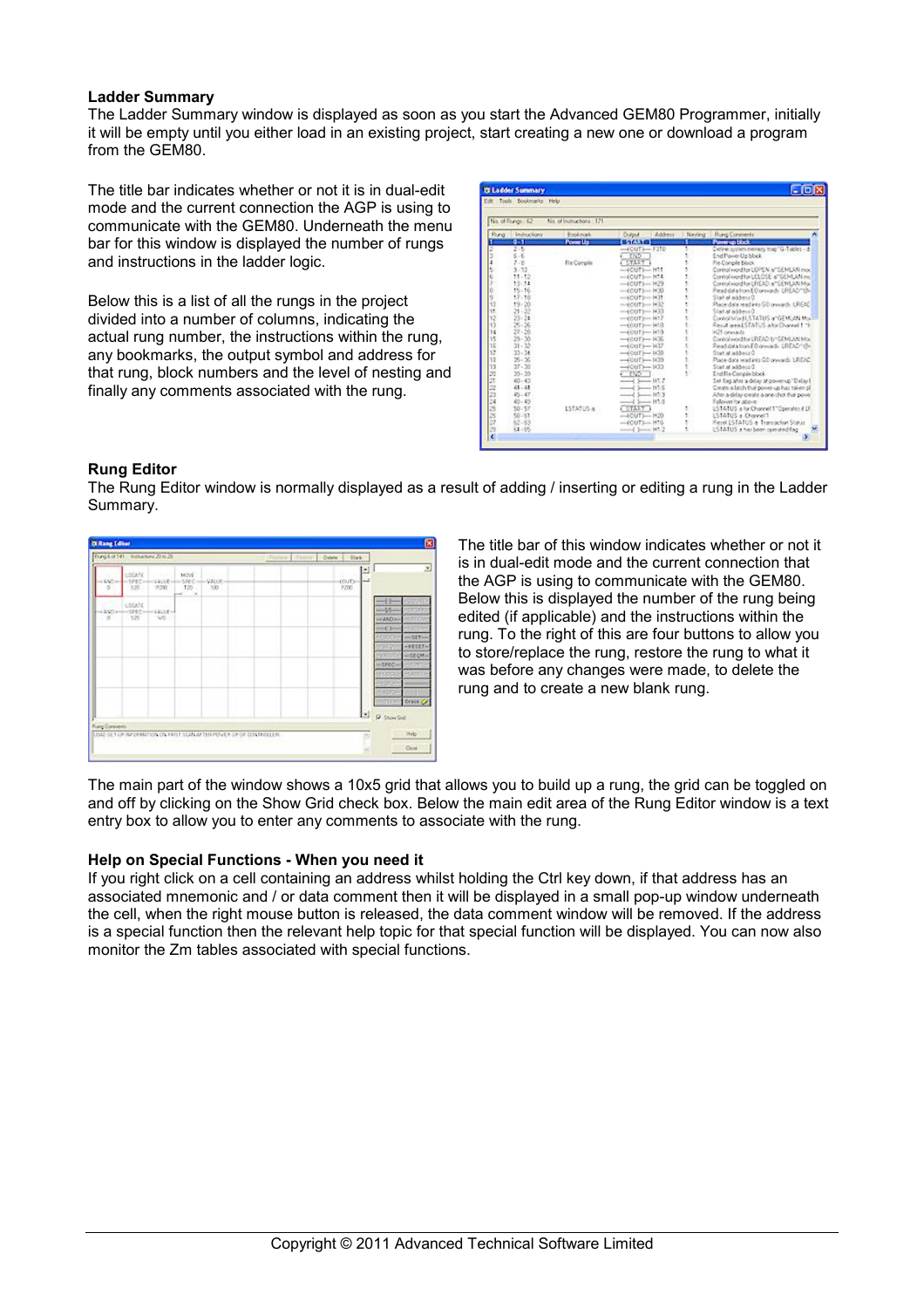# **Table Monitor**

The Table Monitor lets you monitor and force values for any table within the GEM80. The title bar of this window indicates whether or not it is currently monitoring the GEM80, whether or not it is in dual-edit mode and the current connection that the AGP is using to communicate with the GEM80. Below this is the menu bar associated with this window.

The main part of the window shows the tables being monitored. All of the fields within the grid can be edited by highlighting the desired cell and typing the new information.

By entering values into the Address or Mnemonic fields it is possible to add a new table to monitor to the existing information.

| Tablic        | 7.1462         | 7.61      | 7.664         | T465 (10)                         |      |               |                          |
|---------------|----------------|-----------|---------------|-----------------------------------|------|---------------|--------------------------|
| Address       | Maemonic       | Decimal   | Hexadecimal 1 | <b>Binary</b>                     | Text | <b>Flight</b> | A                        |
|               | <b>AN Seco</b> | 끩         |               | 8-0004 8000 8000 8011 4008 8      |      |               |                          |
|               | mounts.        |           |               | 0.0010 0000 0000 0001 1100 0      |      |               |                          |
|               |                | 14        |               | 0-0000 0000 0000 1110 0           |      |               |                          |
|               |                | 10        |               | 0x300A 0000 0000 0000 1010 10     |      |               |                          |
|               |                |           |               | 0-2010 0000 0000 0000 0000 000    |      |               |                          |
| 社社文学社         |                | $-2004$   |               | 2.0104 0000 0111 1101 0100 00     |      |               |                          |
|               |                |           |               |                                   |      |               |                          |
|               | LIVING         | ×         |               | byces to been poor proof cong.    |      |               |                          |
|               |                | on        | ov            | 0000 0000 0000 0000               |      |               |                          |
|               |                | ξy.<br>w. | lord.         | 1000 1000 1000 1000               |      |               |                          |
| $\frac{1}{2}$ |                | CFF.      | lose.         | DOOD DOOD DOOD DOOD               |      |               |                          |
|               |                |           |               | The Control of the Second Seconds |      |               |                          |
| 33            |                |           |               |                                   |      | <b>Juin</b>   |                          |
|               |                |           |               |                                   |      | Injune.       |                          |
| Ù4            |                |           |               |                                   |      | <b>INANCO</b> | $\overline{\phantom{a}}$ |

When monitoring, entering a value into the Decimal, Hexadecimal, Text and Float fields will force that value to be written to the appropriate table within the GEM.

|                                                               |                        | Rung 20 of 141 Instructions 97 to 95 |             |                           |                          |                                         |                    |                                |
|---------------------------------------------------------------|------------------------|--------------------------------------|-------------|---------------------------|--------------------------|-----------------------------------------|--------------------|--------------------------------|
| <b>WO-</b><br>413                                             | 5000                   | ANALAD.<br>-532                      | HD.<br>UV19 | <b>RENOUND</b><br>\$58.50 | <b>COL</b><br><b>W20</b> | <b>OUTRUT</b><br>$-5000$ $-4000$<br>581 | -400<br><b>W58</b> | 싀<br>400<br><b>COUTH</b><br>66 |
| <b>ASPARR</b><br>$\frac{1}{2}$<br><b>MARKER</b><br>$-15 - 11$ |                        |                                      |             |                           |                          |                                         |                    | MARKER<br>1.65.1<br>M1.00      |
| 100<br><b>BIN</b><br>-36<br>A2.03                             |                        |                                      |             |                           |                          |                                         |                    | <b>START</b>                   |
| ú<br>ceNDs<br>12                                              | <and><br/>GFFED.</and> |                                      |             |                           |                          |                                         |                    | PROV1<br>(3.<br>50.01<br>븨     |
|                                                               | <b>Rung Comments</b>   |                                      |             |                           |                          |                                         |                    |                                |

#### **Ladder Monitor**

The Ladder Monitor allows you to monitor one or more ladder rungs in the GEM80.

The main part of the window shows the rungs being monitored, if in dual-edit mode multiple rungs are displayed, if connected directly to the GEM80 and not in dual-edit mode then only one rung is shown. Above the actual rung(s) is displayed the rung number and instructions within that rung, if not in dual-edit, then just the instruction within the rung are displayed.

Below this are any rung comments associated with the highlighted rung and a number of controls that allow you to write a new value into an address within one of the rungs.

# **Diagnostics Monitor**

The Diagnostics Monitor is a sizable, tabbed window displaying the following diagnostics information as supplied by the GEM80:

- PLC info (F0 to F9)
- I/O info (whether I/O has failed or is in fault)
- Serial Link info (status of serial link dependent on how it is configured)
- GEMCAN info (status of GEMCAN)

| RC <sub>1</sub>    | $-10$          |                | <b>GENCION</b><br><b>COSMANDS</b> |                                                |
|--------------------|----------------|----------------|-----------------------------------|------------------------------------------------|
|                    |                |                |                                   | Only suitable for Edite 80-403/500 controllers |
| <b>LIO Address</b> | Tal            | Fak            | F-Tables                          | ×                                              |
|                    | Healthy        | Health.        | F2001./ F200 E                    |                                                |
|                    | <b>Healty</b>  | Healty         | \$200.37 \$200.2                  |                                                |
|                    | <b>Hash's</b>  | Healty         | F200 57 F200 3                    |                                                |
|                    | Healty         | <b>Holdis</b>  | 32007752016                       |                                                |
|                    | <b>Hashy</b>   | <b>Hooff</b>   | F200 57 F200 B                    |                                                |
|                    | <b>Hastie</b>  | <b>Healty</b>  | F20015 / F20210                   |                                                |
|                    | Heaty.         | <b>Finally</b> | F20013 / F208 12                  |                                                |
|                    | <b>Haiffy</b>  | <b>Healty</b>  | \$200157620016                    |                                                |
|                    | <b>Hastin</b>  | Healty.        | F2011 / F201 E                    |                                                |
|                    | Hasilw         | <b>Healty</b>  | 120131822.2                       |                                                |
| 13.3               | Floathy        | <b>Hadful</b>  | 72015772014                       |                                                |
| H                  | <b>Hashy</b>   | <b>Highly</b>  | F2017 / F201 K                    |                                                |
| 16                 | <b>Halffly</b> | <b>Finally</b> | F2019 / F2018                     |                                                |
| $^{13}$            | Hashy          | Haddler.       | 6201113622130                     |                                                |
| tu                 | Hashw          | Haults:        | F20113.1E20112                    |                                                |
| H                  | <b>Hasily</b>  | <b>Healty</b>  | 1201157120114                     |                                                |
| lıc                | <b>Hooks/</b>  | <b>Tail</b>    | F2021 / F2021                     | ŵ                                              |

Detailed information on what the Diagnostics Monitor shows can be found in the on-line help.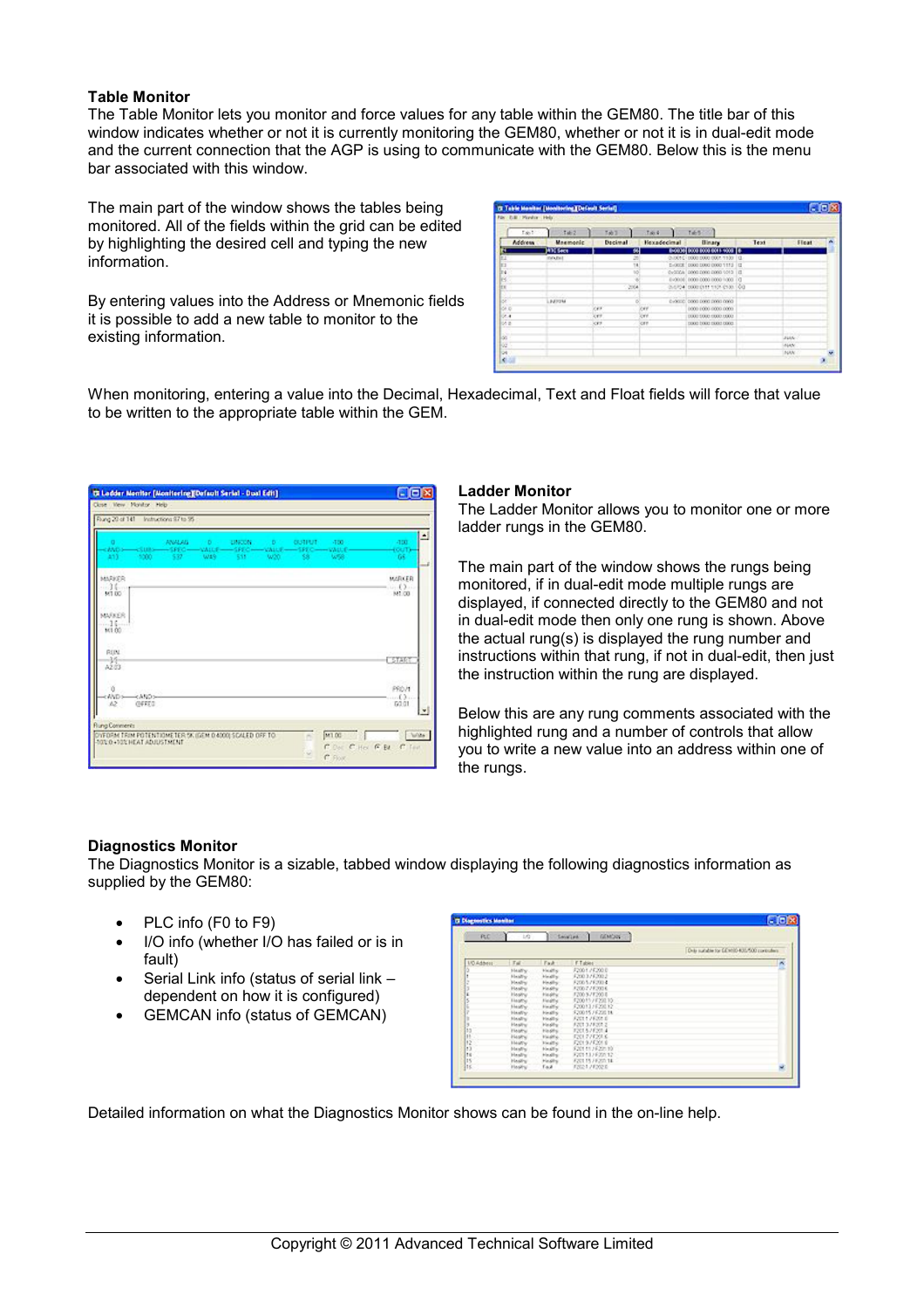# **Data Logger**

This facility allows a different way to monitor tables within the GEM80, furthermore this data can be saved to disk and subsequently converted to a CSV file, which can then be read in and analysed or stored by any other program capable of reading CSV files.

The Data Logger Configuration window allows you to set-up what addresses to log (up to a maximum of 24). Specify when the logging will take place (at regular intervals, between certain times, on certain events or a combination of these). It also allows you to specify whether the data will be logged to file, how large the file can grow and what should happen when the file size is reached. All this information is stored with the current project file.

| liens available to log.                                                                                                                    |                                                                                                                                                                                   |              |                                    | Items pelected to los                                        |                                                                                                         |                           |
|--------------------------------------------------------------------------------------------------------------------------------------------|-----------------------------------------------------------------------------------------------------------------------------------------------------------------------------------|--------------|------------------------------------|--------------------------------------------------------------|---------------------------------------------------------------------------------------------------------|---------------------------|
| Address<br>63.08<br>43.05<br>6305<br>43.07<br>6300<br>43.09<br>49<br>410<br>611<br>412<br>613<br>E0<br><b>DIA</b><br>615<br>FOOG.<br>E1.00 | Mnemonic<br>PRODUCE<br>PROD/17<br><b>FROD/12</b><br>PRODUCE<br>FR00/20<br>LNÆSR<br>SPARE<br>FRPAIEN.<br>TROADER<br>SETHERT<br>IRMPDE<br>TTL/DPS<br>AL141<br>ALTA<br><b>RECOMP</b> | ×.<br>国<br>× | Add in<br>c Remove<br>c Renove all | Addeus<br>62.00<br>42.01<br>62.02<br>A203<br>$\frac{40}{51}$ | <b>Mrenonic</b><br>DAL /PR<br><b>DALAEY</b><br>READY<br><b>FUN</b><br><b>LISPEED</b><br><b>RTC Sect</b> | Display<br>Duit<br>Dual - |



The Data Logger Viewer shows the actual data being logged. This can be viewed in a tabular format or in a graphical format (this will be a line graph for analogue items and a bit trace for digital items). The viewing of the data can be paused and resumed without affecting the logging of the data to file.

# **Test Panel**

This facility is similar to the Table Monitor, however, it is probably more versatile especially when testing programs. Basically it comprises of five 3x16 grids of cells. Like the Table Monitor, each tab can be given a description and the entire layout saved to disk and reloaded at a later time.

Each cell can be one of the following:

- Empty: nothing appears in it
- Switch: a switch is displayed this is used to force a digital value on/off in the GEM80
- Lamp: a lamp is displayed  $-$  this is used to indicated whether a digital value is on/off
- Numeric Entry: this displays an analogue value, this value can also be forced in the GEM80
- Descriptive Text: this can be any user entered text and is used to clarify the test panel layout

| Program Control | Tab2 |          | $T \gg 3$        | 1ab4 |          | Tab 5 |        |
|-----------------|------|----------|------------------|------|----------|-------|--------|
| 0001            |      | $T$ GD01 | Program Connol   | э    |          |       |        |
|                 |      | 01       |                  |      | $-1$ 610 |       | $-344$ |
|                 |      |          | Real Time Clock. |      |          |       |        |
| E3              | 16E  |          |                  | ı    | 44 £1    |       | $-24$  |
|                 |      |          |                  |      |          |       |        |
|                 |      |          |                  |      |          |       |        |
|                 |      |          |                  |      |          |       |        |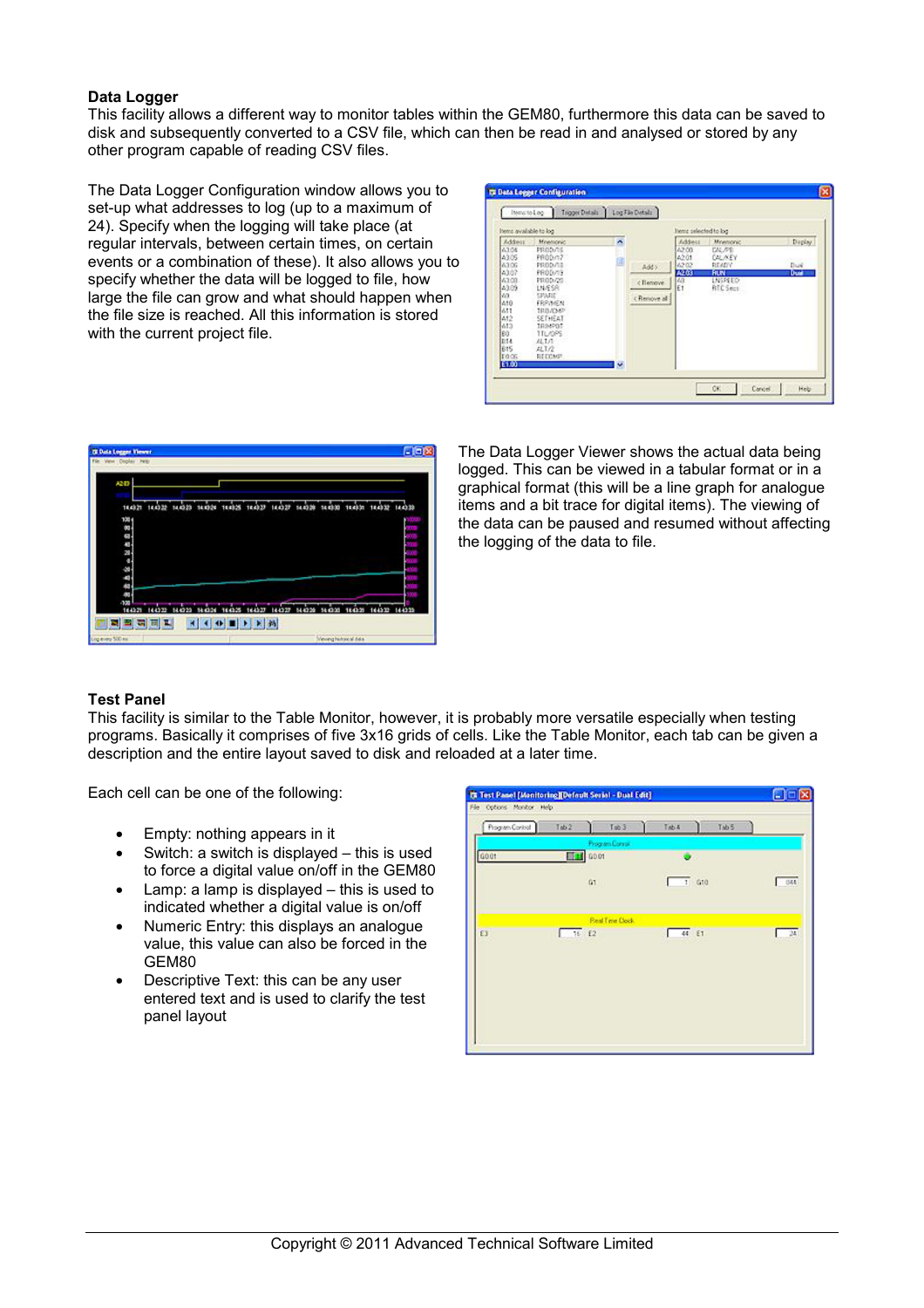# **A host of useful tools**

The Advanced GEM80 Programmer comes supplied with a host of useful tools and facilities to make programming and maintaining your GEM programs even easier. Below are just a few of them:

#### **Ladder Summary**

#### **Bookmarks**

Add, delete and go to (up to 32) bookmarks.

#### **Export / Import Rungs**

It is now possible to export a range of rungs to disk and then import them into the same program or other programs (all corresponding addresses, mnemonics etc are also exported / imported with them). Thus it is now possible to build up a series of library routines that can quickly be pulled into a new project.

#### **Mnemonic Editor**

#### **Export mnemonics to disk as CSV file**

#### **Import mnemonics from disk as CSV file**

Allows transfer of mnemonics between AGP and SCADA / other third party applications.

#### **Change a range of addresses**

e.g. change all address in the range A2 ... A9 to G2 ... G9. It is also possible to move any associated mnemonics etc. with the addresses if desired.

#### **Verify addresses**

This facility works through the program logic and checks that all the addresses used in the program also exist in the mnemonics list. If they don't then they are added and the user is informed of these new addresses.

#### **Find and replace text**

This is a simple find and replace text facility and allows a specified piece of text to be searched for and subsequently replaced in the Mnemonic, Location and Data Comments fields.

#### **Delete all unused addresses**

Deletes all addresses that are marked as not used in the program logic and that don't have an associated mnemonic.

#### **Preset Data Table Editor**

#### **Easy set-up of GEMLAN-T module**

This provides an easy to use method of setting up the p tables for configuring the GEMLAN-T module (GEM80-400/500 only).

#### **Easy set-up of GEMCAN module**

This provides an easy to use method of setting up the p tables for configuring the GEMCAN module (GEM80-400/500 only).

- **Copy a range of p tables**
- **Paste a range of p tables**
- **Fill a range of p tables**
- **Insert and expand tables**
- **Delete and condense p tables**
- **Export a range of p tables to disk**
- **Import a range of p tables from disk**

Additional tools that provide facilities similar to the ATS GEM80 Toolbox for manipulating p tables.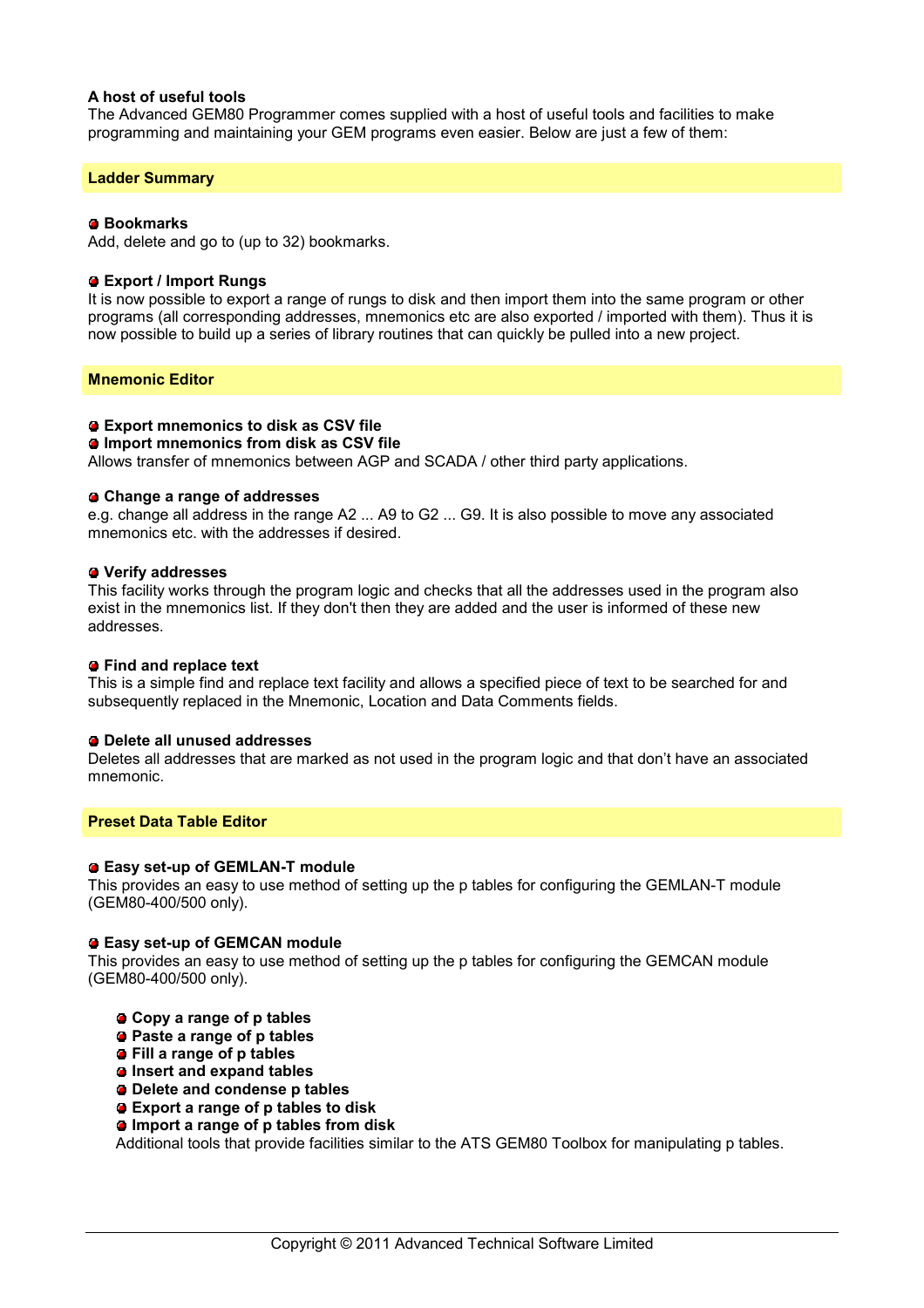## **Test Panel**

This facility is similar to the Table Monitor, however, it is probably more versatile especially when testing programs. Basically it comprises of five 3x16 grids of cells. Like the Table Monitor, each tab can be given a description and the entire layout saved to disk and re-loaded at a later time. Each cell can be one of the following:

- **Empty**: nothing appears in it
- **Switch**: a switch is displayed this is used to force a digital value on/off in the GEM80
- **Lamp**: a lamp is displayed this is used to indicated whether a digital value is on/off
- **Numeric Entry**: this displays an analogue value, this value can also be forced in the GEM80
- **Descriptive Text**: this can be any user entered text and is used to clarify the test panel layout

#### **Additional Connections to GEM80**

# **GEMLAN-T**

 **GEMTALK**

### **eWON Serial-Ethernet Bridge**

The AGP offers the ability to communication to a suitable GEM80 via the GEMLAN-T module giving increased performance.

GEMTALK and eWON Serial-Ethernet Bridge protocols are also available, however, this is a chargeable extra available from ATS.

#### **Import Facilities**

#### $\bullet$  **Import CSV files**

The AGPB can import files form the ATS Emulator / UGP and Alstom's Gemesys / GPP and CSV files.

#### **Import from System Programmer**

Version 4.0 of the AGP can also import System Programmer files.

The System Programmer to AGP conversion facility is designed to convert the ladder diagram program and associated documentation (Rung Comments, Mnemonics and Data Comments) from the system programmer to AGP via the serial link.

Copies of the programs, in AGP format, from the following devices should be obtained by attaching the AGP to the device and saving the program in the normal way.

 Imagem Programmable Serial Communications Data Tables Offline RAM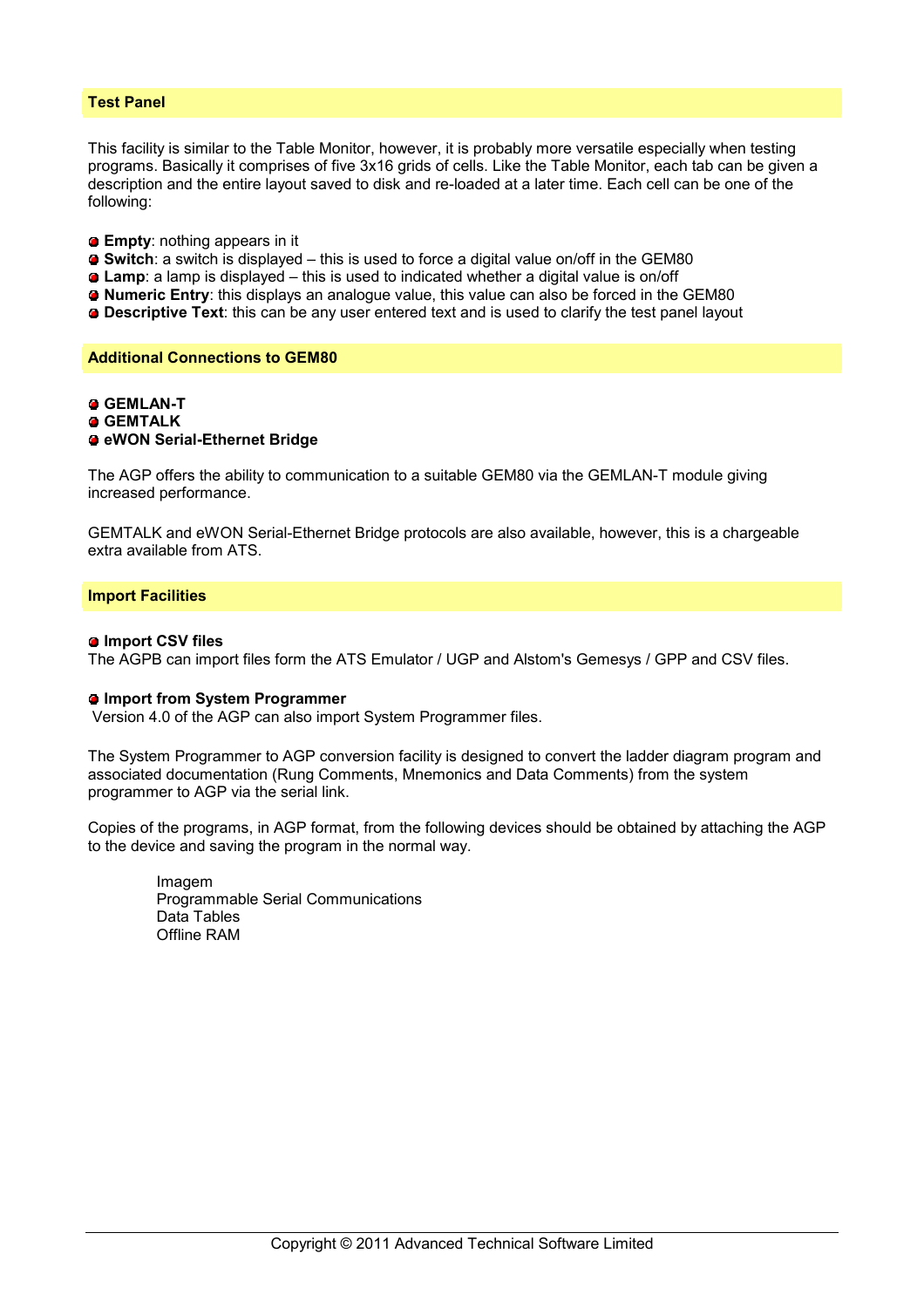# **Enhanced Compare Facilities**

#### **Enhanced File Comparison**  $\mathbf{r}$

The Enhanced File Comparison allows you to perform an in-depth comparison between the project currently in the AGP and a file stored on disk. The Enhanced File Comparison compares the project logic (instructions and rung comments), P tables and finally the Addresses (and associated documentation – mnemonics, data comments etc.).





# **Rung Overview**

Display multiple consecutive rungs in the same window (space permitting), double clicking on selected rung invokes Rung Editor.

# **Block View**

The Block View displays an outline of the currently loaded program in the AGP as a hierarchical tree of program blocks, similar to the way the Windows Explorer display the directory structure of the computer's disk drive.

This window displays the number of rungs and number of blocks contained with the current program. Each block is numbered and alongside it is displayed part of any rung comments associated with it.

A block with a "-" in a small square to the left of it means that the block can be collapsed by clicking on the "-" symbol, a block with a "+" in a small square to the left of it means that the block can be expanded (showing other blocks nested within the selected block) by clicking on the "+" symbol.

Double clicking on a block will cause the rung containing the START block instruction for that block to be highlighted in the Ladder Summary.

| <b>Block View</b>             |                                                                                                                               |                          |              |               | a lia |
|-------------------------------|-------------------------------------------------------------------------------------------------------------------------------|--------------------------|--------------|---------------|-------|
| No. of Rungs: 1947            | No. of Blocks: 107                                                                                                            |                          |              |               |       |
|                               | T D:\AGP2MT\bin\Files\SL-97.AGP                                                                                               |                          |              |               |       |
| Fill Program Logic            |                                                                                                                               |                          |              |               |       |
| T Block 1:                    |                                                                                                                               |                          |              |               |       |
| Block 2:                      |                                                                                                                               |                          |              |               |       |
| $=$ T Block 3:                |                                                                                                                               |                          |              |               |       |
| F Block 4:<br>Block 5:        |                                                                                                                               |                          |              |               |       |
| <b>Block 6: *******</b><br>Œ. |                                                                                                                               | START OF BLENDING LOGIC. | климическ    |               |       |
|                               | T Block 11 : PROCEED WITH BATCHING WHEN BLEND PARAMETERS ARE                                                                  |                          |              |               |       |
| 1 I                           | Block 12: *********** WEIGH THIS REPELL BATCH *************                                                                   |                          |              |               |       |
|                               | Block 13: ******* Calculate Yellow Virgin batch weight *******                                                                |                          |              |               |       |
| T Block 14:                   |                                                                                                                               |                          |              |               |       |
| Block 15:                     |                                                                                                                               |                          |              |               |       |
| Block 16:                     |                                                                                                                               |                          |              |               |       |
|                               | Block 17: ****** Reset batch blending flag (Y/BLND) ******<br>-T Block 18: xxxxxxx Normal weigh hopper filling logic ******** |                          |              |               |       |
| Fill Block 19:                |                                                                                                                               |                          |              |               |       |
|                               | T Block 20: READ DATA                                                                                                         |                          |              |               |       |
| $-\mathsf{T}$ Block 21:       |                                                                                                                               |                          |              |               |       |
| $\Box$ Rlock 22 -             |                                                                                                                               |                          |              |               |       |
| Start Rung: 265               | End Rung: 287                                                                                                                 | Start Ins.: 649          | End Ins: 712 | Bookmark:     |       |
| малекетине                    | START OF BLENDING LOGIC.                                                                                                      | императоры               |              |               |       |
|                               |                                                                                                                               |                          |              |               |       |
|                               |                                                                                                                               |                          |              |               |       |
|                               |                                                                                                                               |                          |              |               |       |
|                               |                                                                                                                               |                          |              | Print<br>Help | Close |
|                               |                                                                                                                               |                          |              |               |       |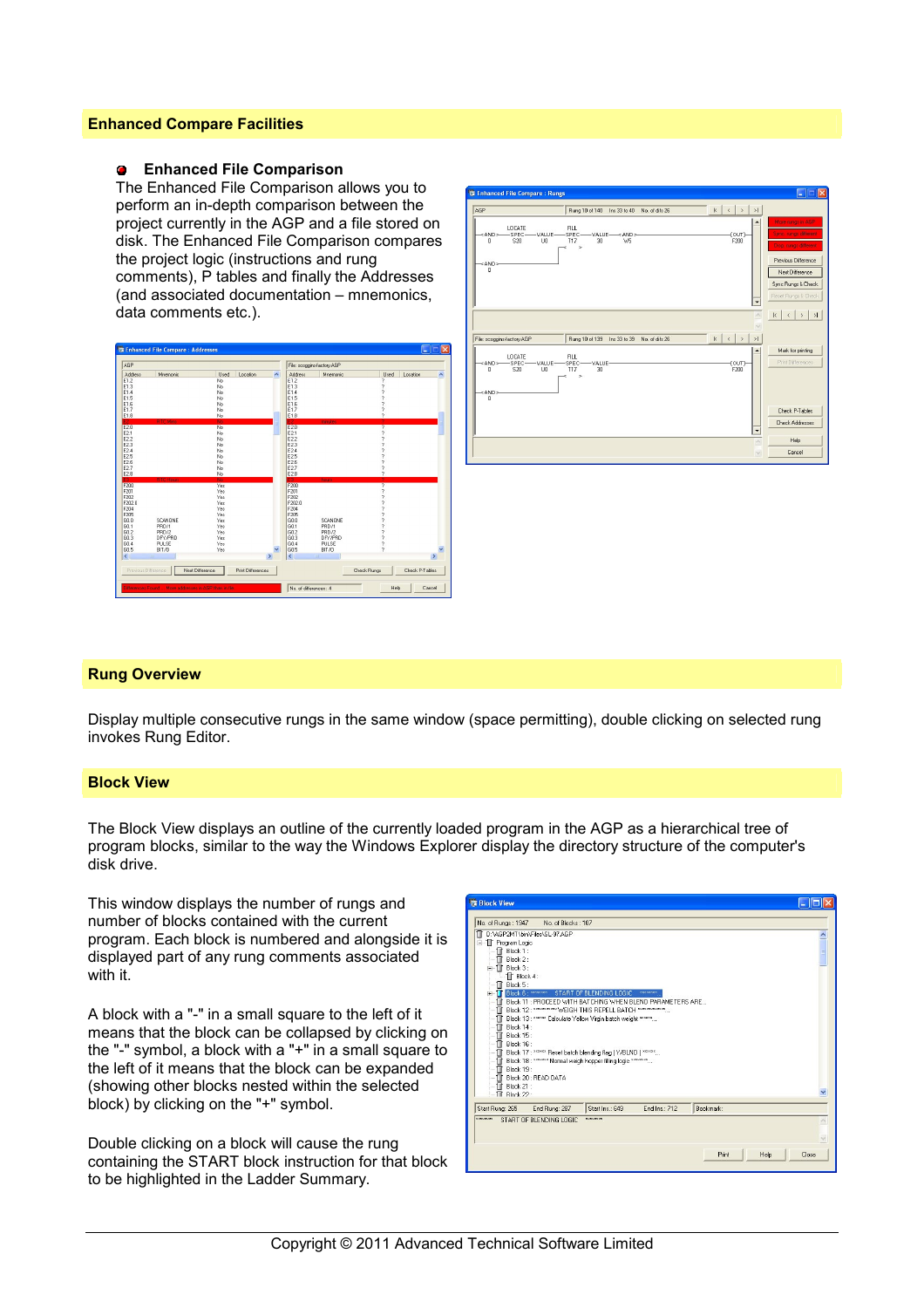## **Address Cross Reference**

The Address Cross Reference Viewer displays a list of all the address used in the currently loaded program in the AGP as a hierarchical tree, similar to the way the Windows Explorer display the directory structure of the computer's disk drive. Double clicking on a rung number will cause that rung to be highlighted in the Ladder Summary.

As can be seen from the picture opposite, the Address Cross Reference Viewer breaks the address information down as follows:

- A list of all the tables used.
	- o A list of all the addresses used along with any associated mnemonic within that table group.
		- A list of all the rung numbers where that address is used, if the address is used as an output in that rung, then this is also indicated.

| Address Cross Reference Viewer                                                                                                                                                                                                                                                                                            |  |
|---------------------------------------------------------------------------------------------------------------------------------------------------------------------------------------------------------------------------------------------------------------------------------------------------------------------------|--|
| D:\AGP2MT\bin\Files\scoggins-factory.AGP<br>白 Address Cross References<br>中 A Tables<br>白- B Tables<br>F-BOTTL/OPS<br>白- B14 ALT /1<br>- Rung 93 (Output)<br>├ - Rung 105<br>— Rung 116<br>中-B15ALT/2<br>中- E Tables<br>中· F Tables<br>中· G Tables<br>中 M Tables<br>中 N Tables<br>中· P Tables<br>中 U Tables<br>中 W Tables |  |
| Refresh<br>Print<br>Close<br>Help                                                                                                                                                                                                                                                                                         |  |

### **Special Functions Used**

| <b>Special Functions Viewer</b>         |  |
|-----------------------------------------|--|
|                                         |  |
| 白 Special Functions Used<br>中·S2 BCDOUT |  |
| 中 S3 HISTATE                            |  |
| 亩- S8 OUTPUT                            |  |
|                                         |  |
| -S11 LINCON                             |  |
| --- Rung 14                             |  |
| — Rung 15                               |  |
| ⊸ Rung 16                               |  |
| ⊸ Rung 17                               |  |
| ⊸ Rung 18                               |  |
| ⊸ Rung 19                               |  |
| ⊸ Rung 46                               |  |
| ⊸ Rung 47                               |  |
| ⊸ Rung 79                               |  |
| ⊸ Rung 90                               |  |
| ⊸ Rung 93                               |  |
| └─ Rung 94                              |  |
| 中- S13 MAXARAY                          |  |
| 中 S20 LOCATE                            |  |
| 中·S30 FGEN                              |  |
|                                         |  |
| Close<br>Refresh<br>Print<br>Help       |  |
|                                         |  |

The Used Special Functions displays a list of all the special functions used in the currently loaded program in the AGP as a hierarchical tree, similar to the way the Windows Explorer display the directory structure of the computer's disk drive.

If you press the F1 key whilst a special function is highlighted it will cause the on-line help information for that special function to be displayed.

Double clicking on a rung number will cause that rung to be highlighted in the Ladder Summary.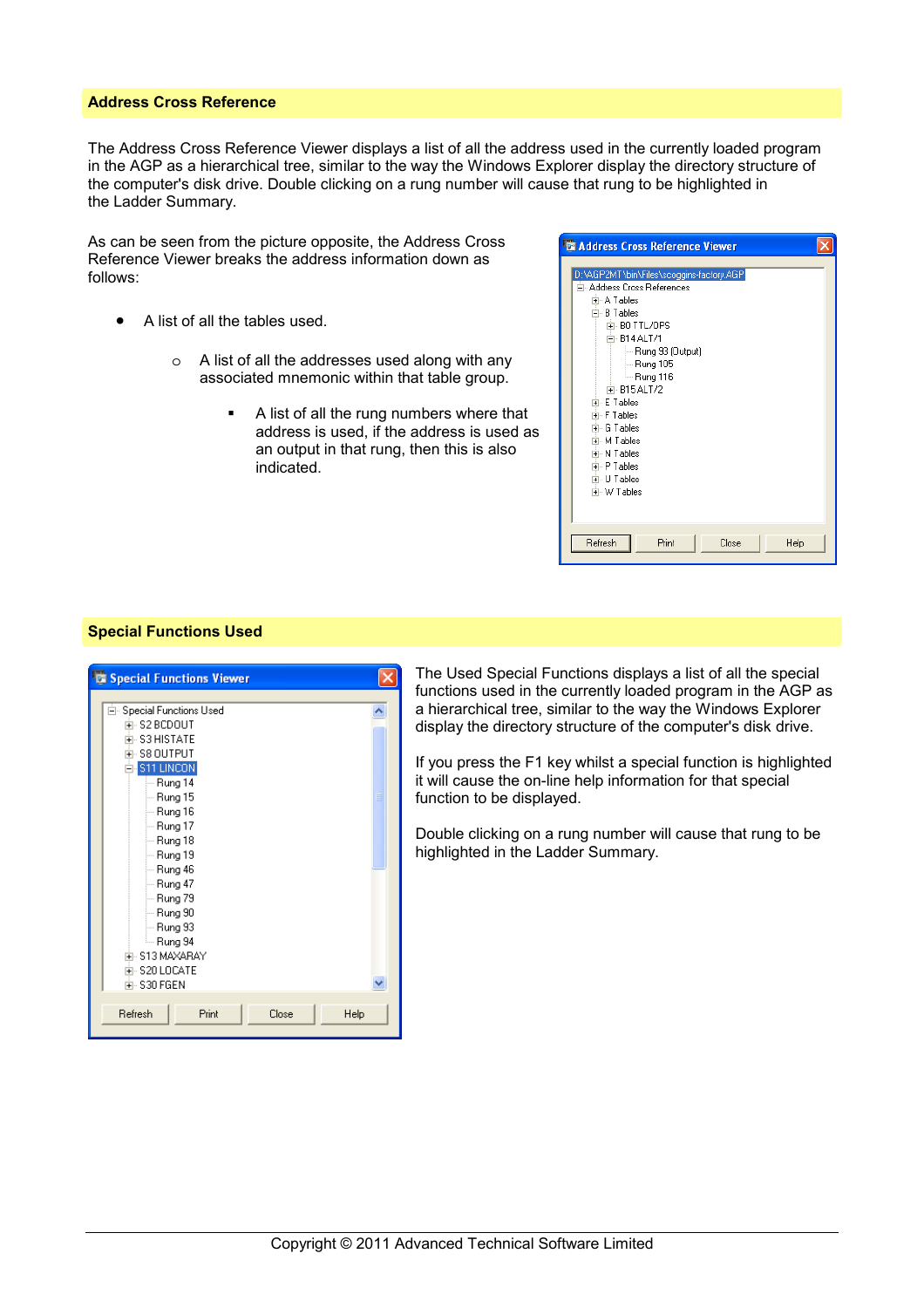# **Hardware Documentation / Rack Layout**

The hardware documentation facility allows you to associate documentation applicable to your hardware setup with the project.

|                | Hardware Documentation |                                |                                |                                                                                                       |                                                     | Е<br>$\sim$  |
|----------------|------------------------|--------------------------------|--------------------------------|-------------------------------------------------------------------------------------------------------|-----------------------------------------------------|--------------|
| 同              | Rack 0 CPU             | Rack 1 1/0<br>Rack 2<br>Rack 3 | Rack 4                         | $\mathsf{D}% _{\mathsf{L}}^{\mathsf{L}}(\mathsf{D})=\mathsf{D}_{\mathsf{L}}^{\mathsf{L}}(\mathsf{D})$ |                                                     |              |
|                | Rack Order Code        | Description                    | Connection                     |                                                                                                       | Settings                                            |              |
|                | 8855-4110              | GEM80-400 Enhanced - Main CPU  | Basic I/O Ribbon 1 to I/O rack |                                                                                                       |                                                     |              |
| Slot           | Order Code             | Description                    | Address                        | Settings                                                                                              | Comments                                            |              |
| $\theta$       |                        | Not Used                       |                                |                                                                                                       |                                                     |              |
| $\mathbf{I}$   | 9017-4010              | 110/220 V ac Power Supply      |                                |                                                                                                       |                                                     | $\cdots$     |
| $\overline{c}$ | 8122-4003              | Not Used - Central Highway     |                                |                                                                                                       |                                                     | <br>$\cdots$ |
| 3              | 8122-4003              | Not Used - Central Highway     |                                |                                                                                                       |                                                     | $\cdots$     |
| 4              | 8122-4003              | Not Used - Central Highway     |                                |                                                                                                       |                                                     | $\cdots$     |
| 5              | 8122-4003              | Not Used - Central Highway     |                                |                                                                                                       |                                                     | $\cdots$     |
| 6              | 8284-4003              | Imagem Graphic Processor (VGA) |                                |                                                                                                       | Connected to 9712-4010 BNC to 15-way D-type adapter | $\cdots$     |
| 7              | 8239-4016              | Enhanced GEM80-400 CPU         |                                |                                                                                                       |                                                     | $\cdots$     |
| 8              | 8239-4016              | Enhanced GEM80-400 CPU         |                                |                                                                                                       |                                                     |              |
| 9              | 8165-4004              | Verif 16 Chn Analog Input      | A128                           | $SW1 = 0x$ ?; SW2 = 0x??                                                                              | Coolant Flow & Temperatures                         |              |
| 10             |                        | Not Used - I/O                 |                                |                                                                                                       |                                                     |              |
| 11             |                        | Not Used - I/O                 |                                |                                                                                                       |                                                     | $\cdots$     |
| 12             |                        | Not Used - I/O                 |                                |                                                                                                       |                                                     |              |
| 13             |                        |                                |                                |                                                                                                       |                                                     |              |
| 14             |                        |                                |                                |                                                                                                       |                                                     |              |
| 15             |                        |                                |                                |                                                                                                       |                                                     | $\cdots$     |
| 16             |                        |                                |                                |                                                                                                       |                                                     | $\cdots$     |
| 17             |                        |                                |                                |                                                                                                       |                                                     |              |
| 18             |                        |                                |                                |                                                                                                       |                                                     | $\cdots$     |
| 19             |                        |                                |                                |                                                                                                       |                                                     |              |
| 20             |                        |                                |                                |                                                                                                       |                                                     | $\cdots$     |
|                |                        |                                |                                |                                                                                                       |                                                     |              |
|                |                        |                                |                                |                                                                                                       | Print<br>Close                                      | Help         |
|                |                        |                                |                                |                                                                                                       |                                                     |              |

# **Data Logger**

This facility allows a different way to monitor tables within the GEM80, furthermore this data can be saved to disk and subsequently converted to a CSV file, which can then be read in and analysed or stored by any other program capable of reading CSV files.

The Data Logger Configuration window allows you to set-up what addresses to log (up to a maximum of 16). Specify when the logging will take place (at regular intervals, between certain times, on certain events or a combination of these). It also allows you to specify whether the data will be logged to file, how large the file can grow and what should happen when the file size is reached. All this information is stored with the current project file.

The Data Logger Viewer shows the actual data being logged. This can be viewed in a tabular format or in a graphical format (this will be a line graph for analogue items and a bit trace for digital items). The viewing of the data can be paused and resumed without affecting the logging of the data to file.